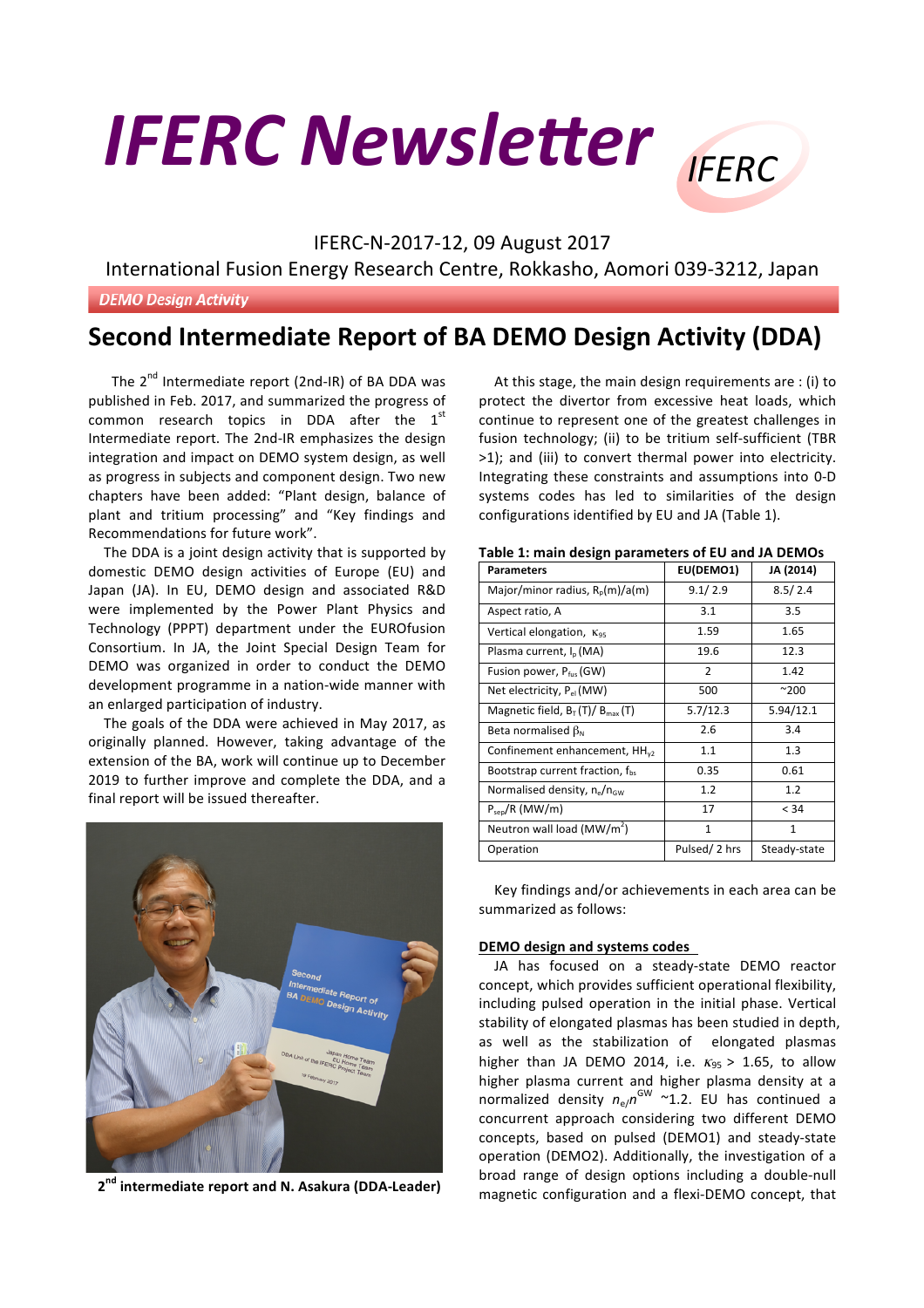allows both pulsed and steady-state operations, has started. 

In recent years, physics and engineering modules in systems codes have been improved in EU and JA, and sensitivity analyses were carried out to determine the impact of key uncertainties on the physics assumptions on the overall DEMO performance.

#### **DEMO** physics basis

The study of the plasma start-up and shutdown scenarios is a common issue in both JA and EU. JA started the calculation, considering the temporal changes in plasma elongation, poloidal betas and internal inductance by MECS simulation. The studies included flux saving scenario by plasma heating during the start-up, and the fusion output control simulation by pellet fueling. The EU design has an elongation of  $K_{95}$  = 1.59, and the approach is also motivated by maximizing the elongation while maintaining vertical stability and acceptable PF and CS coil power requirements. Several ramp-up scenarios were simulated by METIS.

The location of the peak heat load at the first wall  $(q_{wall})$  was determined by both EU and JA, with developing the analysis models. The max.  $q_{wall}$  is  $\sim$  0.6 MW $m<sup>-2</sup>$  for both plasma designs. Fast particle heat loads due to Toroidal Field (TF) ripple were also investigated with orbits following Monte-Carlo (MC) codes, suggesting that the highest fast particle heat loads will not exceed  $0.1$  MWm $^{-2}$ .

#### **Divertor and Power Exhaust**

JA and EU studies have covered several physics and engineering designs, leading to a baseline concept based on a single-null divertor with plasma detachment. Remote radiative cooling with impurity seeding is a common concept for JA and EU DEMOs. In JA, about 40-45% of the heating power is assumed to be radiated in the main plasma ( $P_{rad}^{main}$ ), and the divertor design has been investigated with a power handling capability of  $P_{\text{sep}}/R = 25$ -33 MWm<sup>-1</sup>, where an additional 40-45% is radiated in the SOL and divertor. EU concept requires higher  $P_{rad}^{main}$  of more than 60% to maintain  $P_{sen}/R = 17$  $MWm^{-1}$ , which is more or less similar to that used by ITER. JA and EU approaches to the power exhaust scenario will provide important case-studies for the future decision of the DEMO divertor design. Both concepts will require highly radiative plasmas with a total radiation fraction of around 80-85% and a peak divertor heat load of 5-10 MWm<sup>-2</sup>.

The target must use water cooling with Cu-alloy pipes, at least, near the strike-point to handle the peak heat load of 10 MWm<sup>-2</sup>. ITER-like technology is currently considered for the DEMO targets, i.e. W-monoblock, Cu-alloy (CuCrZr) and water-cooling, and the impact of neutron-induced damage on degradation of materials properties is being investigated.

#### **In-vessel and tritium breeding blanket (BB) design**

Four BB concepts are currently being considered in

the EU: the helium-cooled pebble bed (HCPB) and helium-cooled lithium lead (HCLL), both of which are planned to be tested as part of the current ITER EU-TBM Programme, and the water-cooled lithium lead (WCLL) and dual coolant lithium lead (DCLL) concepts. JA has continued the investigation of the water-cooled ceramic breeder (WCCB) BB. The interaction between the BB design activities and the R&D support activities in the fields of functional materials (breeder materials and neutron multipliers) and tritium technologies has been progressively reinforced during the BA.

Assessment of the Tritium Breeding Ratio (TBR) by the optimization of BB is one of the most important common issues. The EU DEMO design of 2014 of HCPB (1.04), HCLL (1.07), DCLL (1.04), WCLL (1.13) will be improved to HCPB (1.20), HCLL (1.17), DCLL (1.26) by design and arrangement optimization. In JA, when the interior design of BB-modules is optimized in accordance with the poloidal neutron flux distribution, TBR is assessed to be 1.16 including a coverage loss of ports and ribs of BB modules. In EU, the back supporting structure for the different type of BBs, their manifolds to distribute/collect the coolant to/from the BB-modules, and the attachment design were investigated. 

#### **Remote Maintenance (RM)**

Efforts have been devoted to formulate common design requirements for RM. The work has focused on the design of the remote handling equipment for in-vessel components (IVCs), hot cell areas, and the overall reactor layout. The EU approach to vertical maintenance Multi-Module Segment (MMS) was eventually adopted by JA for a DEMO design with  $R_p$ larger than 8 m. EU has concentrated on the engineering design of a blanket MMS transporter aiming to confirm the feasibility of performing IVC manipulations of massive components. The layout of the pipes in the vertical port and the IVC handling strategies have also been analyzed. JA has focused mainly on a comparative study of the multi-segment and a horseshoe-like scheme.

Other common topics include (i) the divertor transporter engineering designs, (ii) vertical port and transportation to hot cell, pipe-connection technologies and have been improved both in JA and EU. At the same time, radiation conditions after shut-down, before/during RM were analyzed in JA and EU.

Both parties are also developing the concept of the waste storage facilities and waste management strategies. The design studies have highlighted the large volumes of waste generated by the periodic replacement of the IVCs, which has a detrimental impact on the hot cell and waste processing areas. which will have to be several times the size of those for ITER.

#### **Superconducting Magnets**

Both EU and JA currently consider  $Nb<sub>3</sub>Sn$  as the